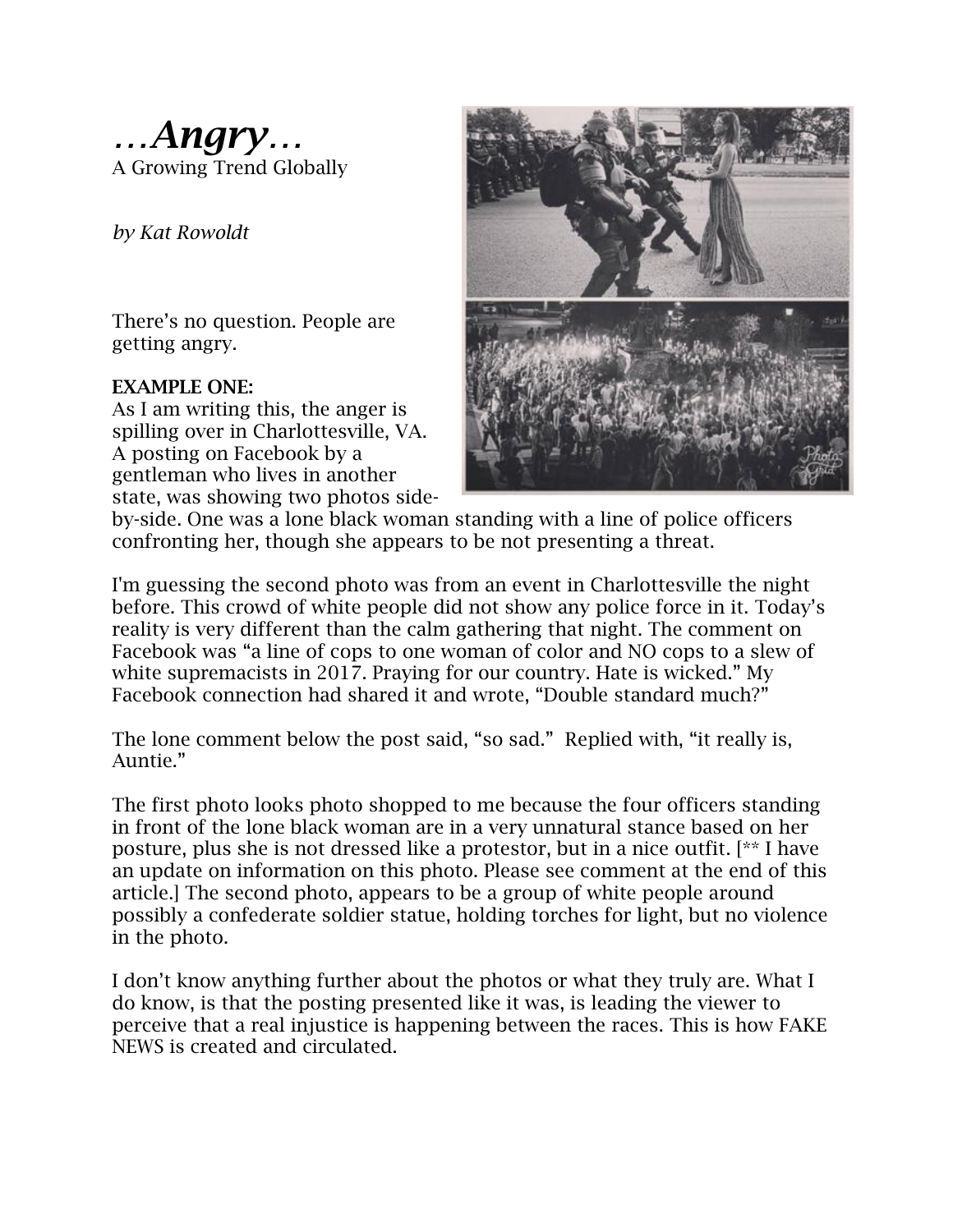I commented and said something along the lines of, "if you are referring to Charlottesville, VA today, the TV footage I have been watching has shown lots of police trying to regain control against the white nationalists. There is now one dead and nineteen injured. Our country needs lots of prayer and a new heart." I said that it is "something along the lines of," because when I went back to it, to look at things again, my comment had been deleted. Why? To what end? To silence another viewpoint or perspective? I had shot a quick picture of my TV screen to show the police fighting the white people who were being so violent. I was considering sharing that photo with him.

The person who posted the photos is a man of color who serves in the ministry. I am a white woman. I hate to think I was deleted because of my color or even what I had said. Stirring the hate pot is wrong, regardless of what color you may be.

Our country's past is filled with lots of wrongs, things that did divide the races, and even challenged the very fabric of our country, but we must remember that 620,000 men, mostly white, died in the Civil War to decide the question of slavery. As a result, slavery was abolished. The generations today cannot be held accountable for what happened over a hundred-fifty years ago. There are black people in America today who never had slavery in their heritage, and there are white folks who never even moved to America until the 1900's. I'm married to a second-generation American. His family didn't arrive until the 1930's.

Today we must work to come together as one and build the society that we want our children and grandchildren to enjoy. Until we can accept the fact that we cannot change our past, we can only change our future, we will never be able to successfully move ahead.

### **EXAMPLE TWO:**

North Korea! I think Kim Jung-Un may find that he has pestered, and tested, and worn out his antagonism button with America. We are getting really angry – and we are ready to address this issue as needed. Enough said.

## **EXAMPLE THREE:**

Another group of angry people can be found inside the Capitol in Austin, Texas. People are fed up with the Speaker of the House, Joe Straus, from stalling and preventing the work the Governor requested from being completed. A movement is growing to "Oust Straus!" Counties are circulating and voting on a referendum stating they have "No Confidence" in Straus as Speaker. The footage of how he is treating his fellow Representatives is appalling and really hard to believe, but seeing is believing. How can someone stand before their peers and treat them like he is doing?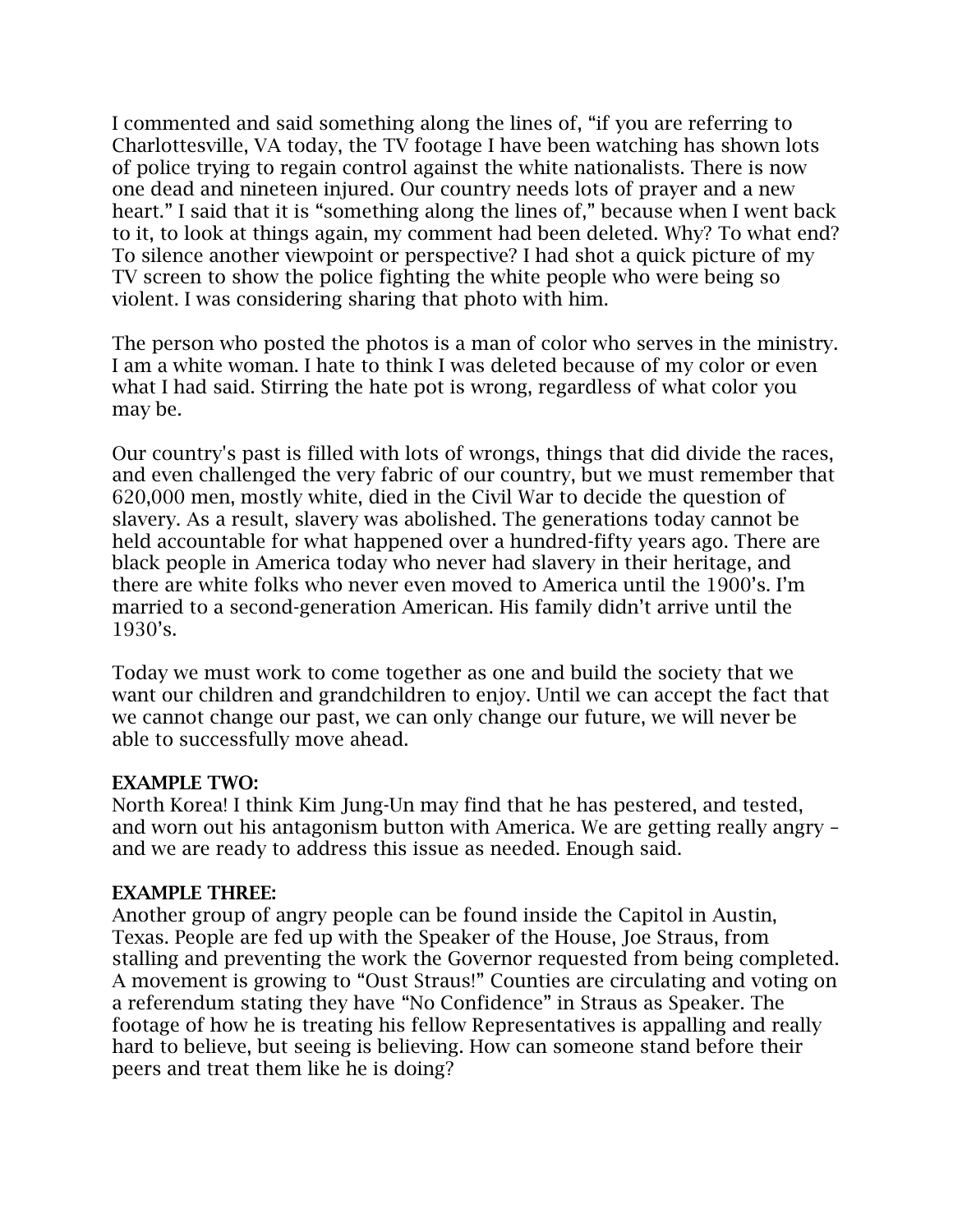### **EXAMPLE FOUR:**

Here in San Angelo, a group of people gathered on the Courthouse lawn to say they are fed-up with their property taxes being raised in the manner they have been, and they wanted our State Senator and Representative to know. They collected names of taxpayers who wanted this to stop. When they completed their rally at the Courthouse, they walked across the street and delivered those names to the offices of Senator Charles Perry and Representative Drew Darby.

#### **EXAMPLE FIVE:**

Here in Tom Green County, the County Commissioners Court is planning to raise property taxes .03 cents per \$100 of property value. They say the County is on the verge of "bankruptcy!" caused by so many capital murder trials. Since we are in such good, sound, fiscal condition, let's give our elected officials a 2% raise, while only giving our County employees at 1.5% raise just because. This is NOT the year to increase salaries when you are stating that we are on the verge of insolvency. How crazy is that?

#### **EXAMPLE SIX:**

Citizens of the City of San Angelo aren't happy either. Why do so many people not realize that what the City Council does affects all of us? It astounds me. People never show up at the City Council meetings until it finally starts yanking at their billfold, lands in their neighborhood, or God-forbid, it's a dog topic.

There is a smattering of citizens who are starting to pay a bit of attention to the City Council and they are mad as hell. The two topics I'll address for now are: a special class of people, and water.

Most people who don't work for the city are not getting pay raises again this year. The lucky few who do, will probably find their increase wiped out by the huge increases in medical insurance. My family falls into that category. Unfortunately, until our folks in DC can do a miracle and get health insurance under control, we are all watching our monthly net incomes decrease from year to year.

Yet our city employees not only want, they EXPECT at least a 3% increase, maybe even 5%, because they should be paid within 95% of what other city employees are being paid across the state. Why? They don't live in Midland or Wichita Falls. Add to that, their strange notion that increases in health insurance should not be borne by them, but by somebody else. Last year the police gave up their pay increase so the city employees would not have to pay more per month for their health insurance. Crazy!!!

Why are city employees a PROTECTED CLASS of people? I'm sorry. But as a taxpayer, one who pays their salary, why should I adjust and endure reality, and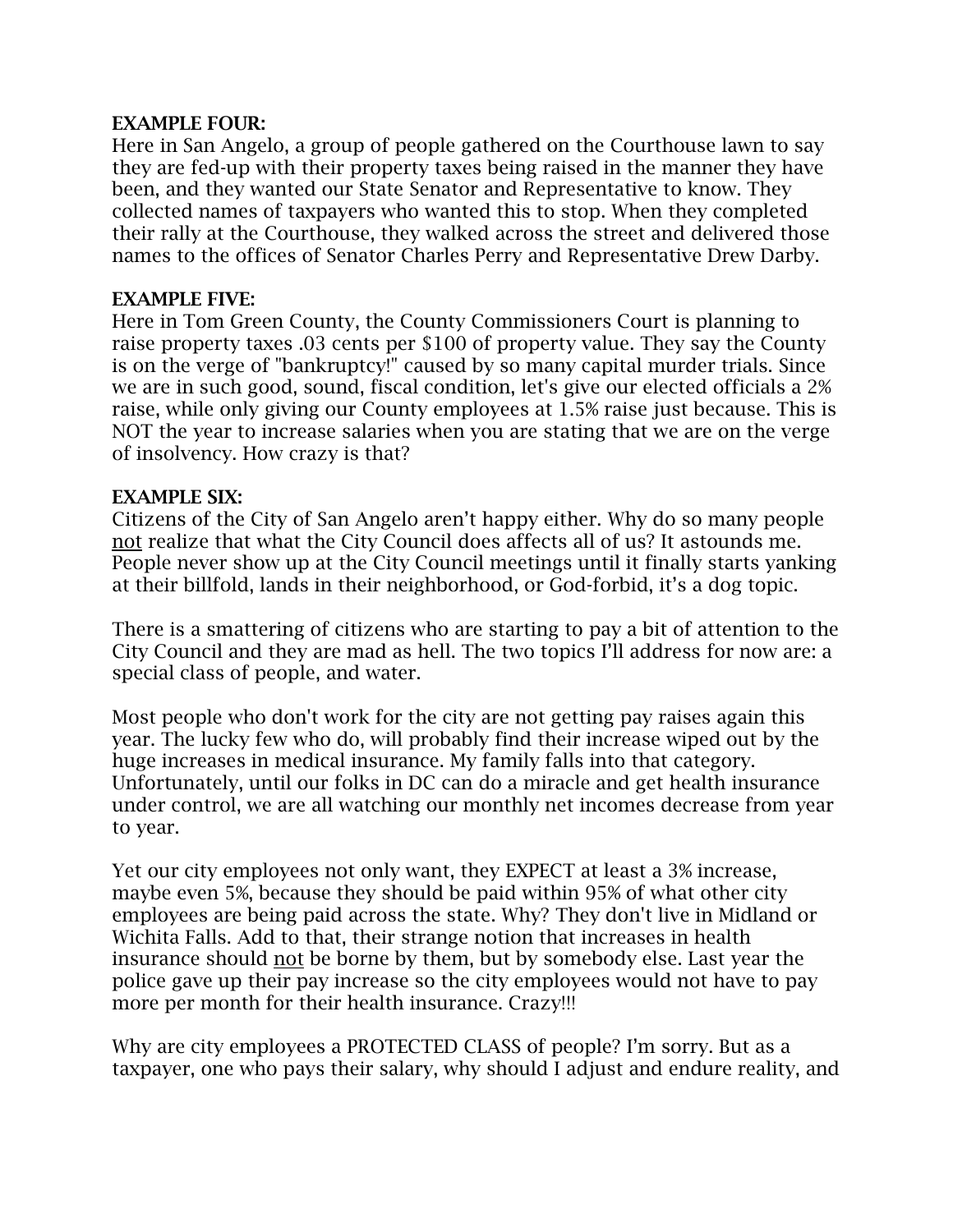they should not? Their salaries should be compared to San Angelo citizens. Of course then, maybe we'd see some salary roll-backs.

Bottom line: the city budget needs a very close examination. We need to cut, prioritize, remove some fluff, and live within our means. I loved hearing our new Mayor challenge the various department heads to bring to the table how they could improve their departments, challenge them on the numbers they were bringing to the table, and guiding the Council to prioritize what is really needed.

…and then there's water!

How can the city even consider rehiring the same research firm we paid \$800,000 to last year to look for other water resources? They want another \$547,000 to do it all again? What could have changed in that year? Did God create another water source that they can now bring to the table? All they brought to the table last time was the Toilet-to-Tap mess. Who's being paid under that table? This is ridiculous. Isn't that what the Tri-City coalition is supposed to be doing – looking for water? We pay into that bottomless pit quarterly. This just doesn't pass the smell test.

I hope citizens will turn out Tuesday morning at 8:30 to express their dislike and disapproval of some of the things on the agenda. We need to hold our Council representatives accountable. If they are voting for frivolous spending, allowing the city employees to be a protected class of people, and not listening to their constituents, then they need to go. Maybe a few recalls will be in order in the coming months. They are supposed to be working for us, not against us!!!

Until next time….

*Kat Rowoldt*

Christian Reporter News www.ChristianReporterNews.com

# **If you enjoyed, please forward to a friend and share!**

**©** 2011-2017 CHRISTIAN REPORTER NEWS. Kathryn G Rowoldt - all rights reserved. You are welcomed to forward and share this KAT NOTES with friends and family, but all rights are reserved and no part of this material may be published in any form without written consent from the CHRISTIAN REPORTER NEWS.

Update on Photo: One of my readers sent me this information. He works in the field of advertising and understands photo shopping. Here is his input to me: